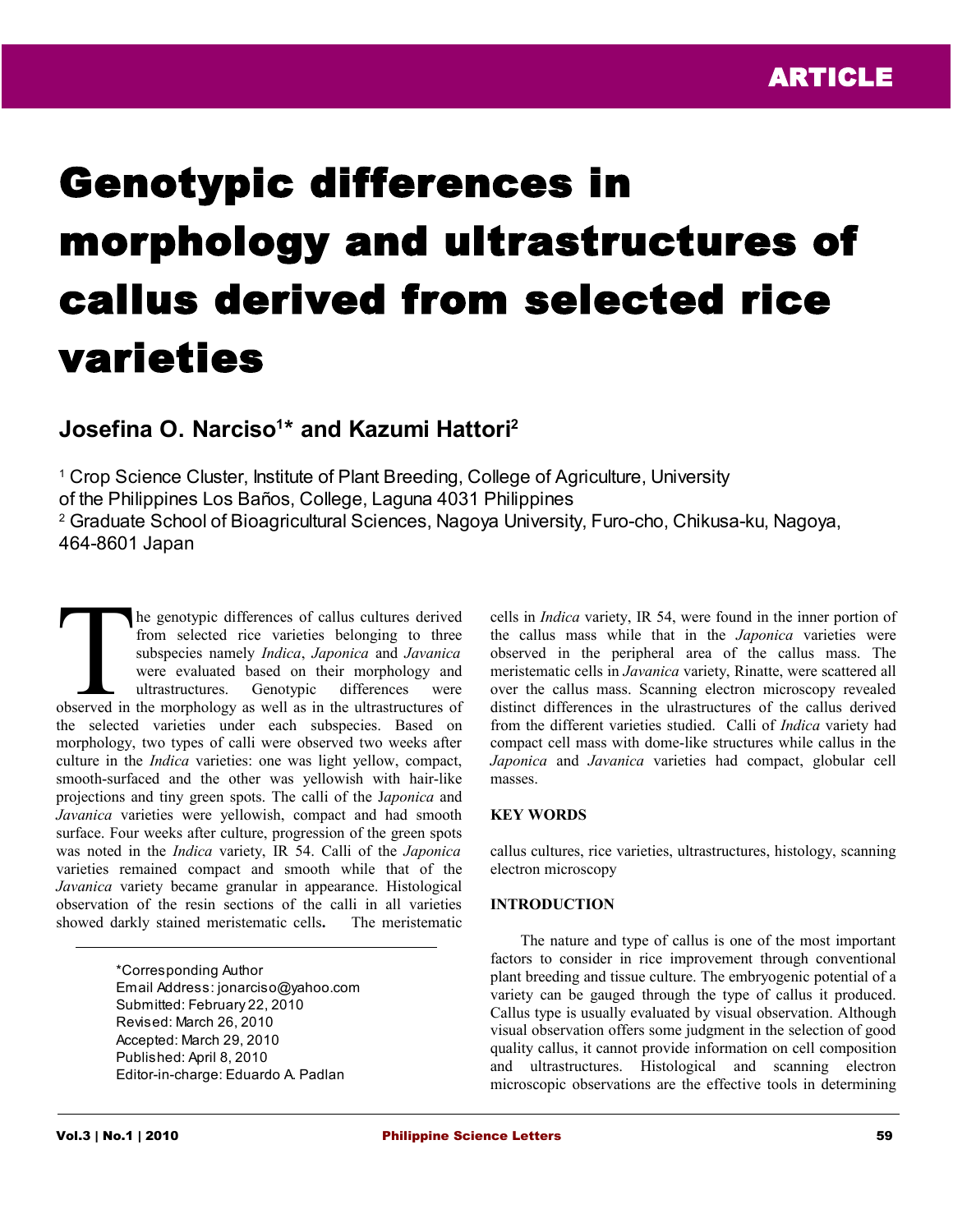the cell composition and structures of different callus types with potential for regeneration.

Histological studies have been done in rice calli (Nishimura and Maeda 1977; Jones and Rost 1989; Mendoza and Futsuhara 1992). All these studies used histological methods to observe callus induction, somatic embryogenesis and plant regeneration but none focused on the cell composition of observed callus types. The cell composition in a callus mass is important because of its apparent relation to embryogenic potential (Narciso and Hattori 1995).

In this study, the ultrastructure and cell compositions of different callus types derived from selected rice varieties were evaluated visually and by scanning electron microscopy.

## **MATERIALS AND METHODS**

Selected rice varieties belonging to three (3) subspecies namely**:** *Indica, Japonica* and *Javanica* were used in this study. There were five *Indica* varieties, IR 54, Rc 2, 2757, 2764 and Toboshi; two *Japonica* varieties, Tsutsu and Nipponbare and two *Javanica* varieties, Rinatte and Lemonte. The different varieties and their grain characteristics and origin are presented in Table 1.

Dehusked seeds of all varieties were surface sterilized in 70% alcohol for 2 minutes, then in 5% sodium hypochlorite for 3 minutes and finally rinsed three times with sterile distilled water.

The sterilized seeds were inoculated in the following callus induction media:

> 1) Callus induction medium developed by Raval and Chottoo (1993) for *Indica* composed of N6 salts

and vitamins (Chu et al. 1975) + 2.5 mg  $l^{-1}$  2,4D + 0.015% (w/v) casein hydrolysate + 0.023% (w/v) proline +  $0.3\%$  (w/v) sucrose +  $0.8\%$  (w/v) agar herein referred to as IM and**;**

2) Callus induction medium developed for *Japonica* containing N6 salts and vitamins  $+ 2$  mg  $l^{-1}$  2,4 D  $+ 0.003\%$  (w/v) casein hydrolysate  $+ 0.0115\%$ (w/v) proline +  $0.35\%$  (w/v) sucrose +  $0.025\%$ (w/v) gelrite hereafter referred to as JM.

The pH of the media was adjusted to 5.8 prior to addition of the gelling agent. Forty ml of the medium were dispensed in a 100ml-clear culture bottle, covered with autoclavable plastic and autoclaved at  $1.2 \text{kg/cm}^2$  and  $121^\circ$  C for 20 min. The cultures were placed in a culture room under continuous light (5,000 lx) at 25+/- 2ºC.

Visual observation of callus type of each variety in the corresponding callus induction medium was evaluated 2 and 4 weeks after culture. Scanning electron and light microscopic observations were done 4 weeks after culture.

For the scanning electron microscopic (SEM) observation, samples were dipped in liquid nitrogen and viewed under a Hitachi S-2300 scanning microscope with cryo stage. Histological observations under light microscope of the resin sections of the callus samples were prepared according to the method of Mendoza et al 1993. The resin embedded samples were sectioned at 6 μm on a rotary microtome using carbon steel knives and stained with 0.05% toluidine blue for 2 minutes.

The one month old calli of each variety were transferred to two regeneration media:

> 1) Regeneration medium as described by Raval and Chottoo (1993) designated as IRM and**;**

| <b>Subspecies/variety</b> | <b>Origin/Source</b> | <b>Grain characteristic</b> |
|---------------------------|----------------------|-----------------------------|
| <b>Indica</b>             |                      |                             |
| <b>IR 54</b>              | Philippines          | White, slender long         |
| Rc <sub>2</sub>           | Philippines          | White, slender long         |
| 2757                      | Philippines          | White, slender long         |
| 2764                      | Philippines          | White, slender long         |
| Toboshi                   | Japan                | Red, slender long           |
| Japonica                  |                      |                             |
| Tsutsu                    | Japan                | Red, round short            |
| Nipponbare                | Japan                | White, round short          |
| <b>Javanica</b>           |                      |                             |
| Rinatte                   | Italy                | White, roundish long        |
| Lemonte                   | <b>USA</b>           | White, roundish long        |

**Table 1.** Origin and grain characteristics of selected rice varieties used in the study.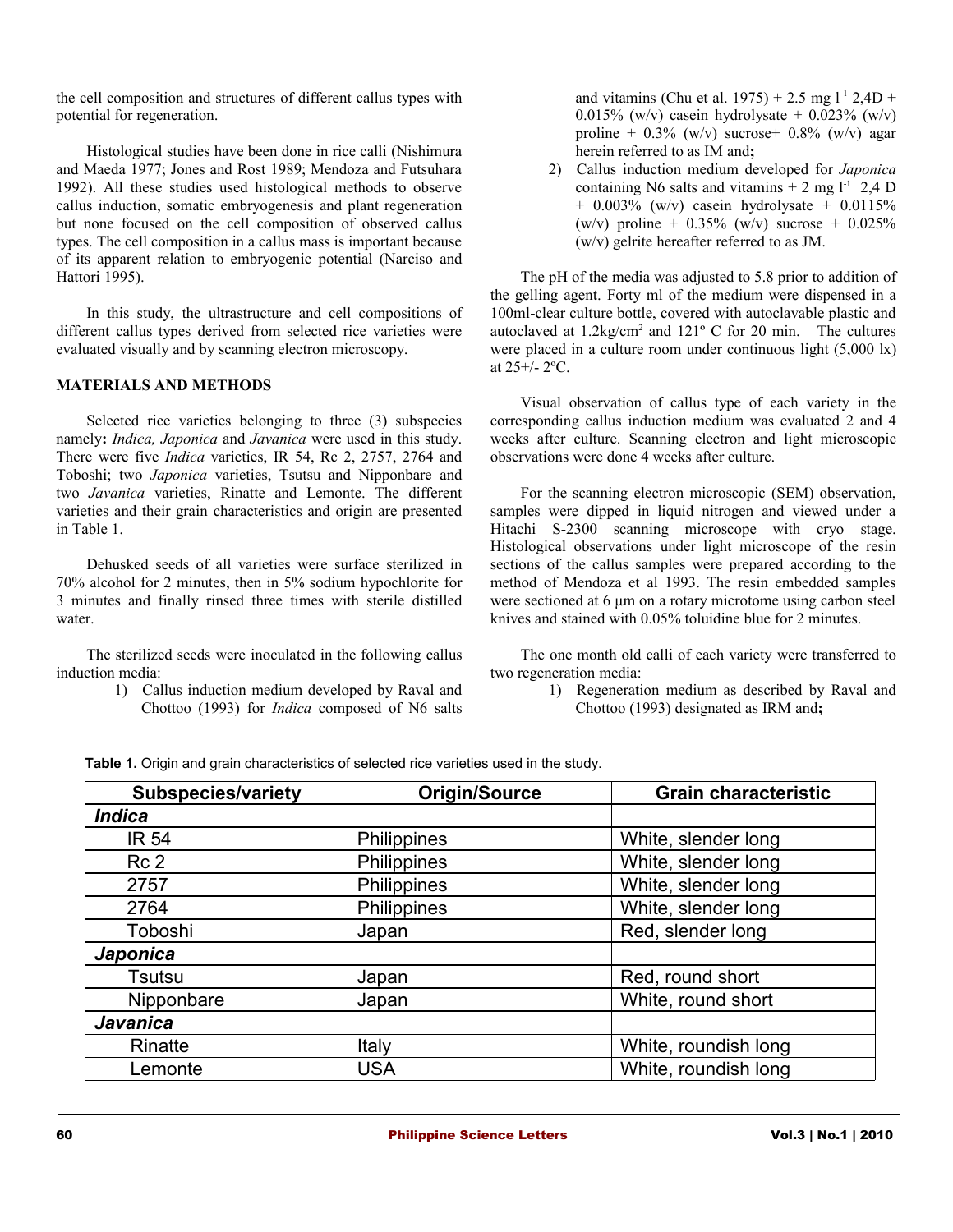2) Regeneration medium consisting of ¼ Murashige and Skoog (MS) salts and vitamins  $+ \frac{1}{4}$  N6 salts and vitamins +  $0.3\%$  (w/v) sucrose + 2.5 mg  $1<sup>-1</sup>$ Naphthaleneacetic acid (NAA) designated as JRM.

The regeneration potential was evaluated 4 weeks after culture.

# **RESULTS AND DISCUSSION**

All varieties in general had very good callus formation except for 2764 under IM and Lemonte in IM and JM. The two varieties along with 2757 and Rc2 had poor callus growth which made it difficult to effectively evaluate their callus types. To have a fair comparison, evaluation was done only in varieties with very good callus formation and growth namely IR 54, Toboshi, Nipponbare, Tsutsu and Rinatte. Khaleda and AlForkan (2006) also reported differences in callus growth of Bangladesh varieties belonging to *Indica* subspecies when inoculated in the same medium.

#### **Visual observation of callus morphology**

In barley, Bregitzer (1992) found that a callus type was often a characteristic of a genotype. Similar observation was noted in this study. The callus types of each subspecies differed from one another.

Callus type of each subspecies differed from one another under IM. At 2 weeks after culture, calli of *Indica* varieties IR 54 and Toboshi were characterized by the presence of two types of callus masses: one was light yellow, compact, smooth surfaced and the other was yellowish with hair-like projections and tiny green spots. Khaleda and Al-Forkan (2006) also reported embryogenic type of callus in *Indica* rice varieties



**Figure 1.** Grain (top) and callus morphology (bottom) of IR54 (A) with the green portions of the callus mass, yellowish and compact callus of Nipponbare (B),and yellowish, granular callus of Rinatte (C) under IM 4 weeks after culture.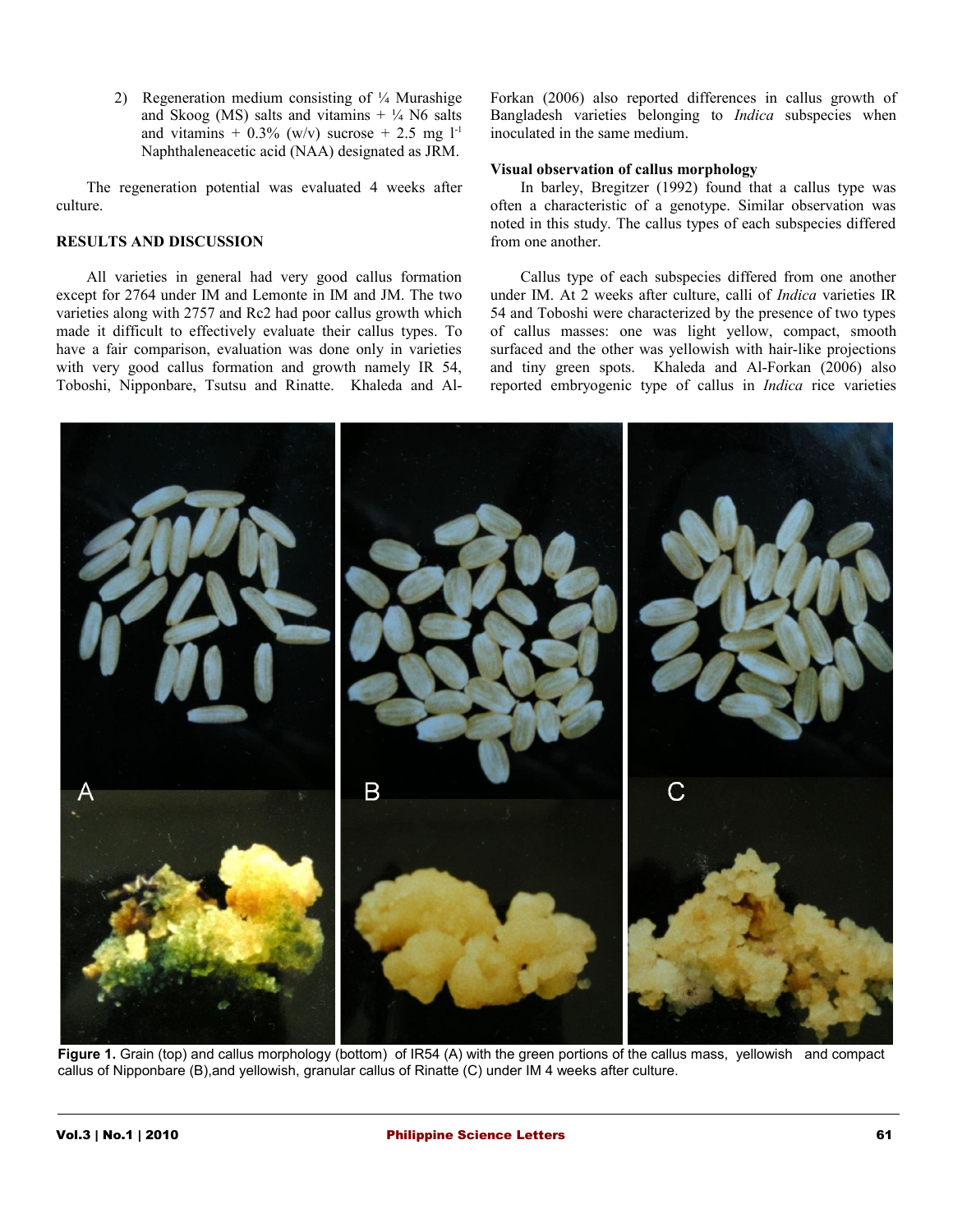which was characterized as compact, yellowish and big in size. Calli of *Japonica* varieties, Nipponbare and Tsutsu, and Javanica variety, Rinatte, were yellowish, compact and had smooth surface. However, callus of the *Japonica* varieties was compact and globular, while in that *Javanica* variety, the callus was granular in appearance.

Under JM, callus types of all varieties were almost similar to that in IM, except for IR 54 in which green spots were not evident.

Four weeks after culture, slight changes were observed in the calli of all varieties under both types of induction media. In IM, callus of IR 54 and Toboshi appeared to be water-soaked. In IR 54, greening of more than half of the whole callus mass was noted while the progression of green spots was not observed in Toboshi (Fig 1A). Calli of Nipponbare and Tsutsu had the same yellowish color but became globular which can be detached easily into small pieces (Fig 1B). On the other hand, calli of Rinatte became granular (Fig 1C). Under JM, no marked morphological change in the calli of all varieties was observed.

#### **Histological observation**

A particular callus type has a distinct cell composition and structure. This relationship has been established in crops such as mungbean (Narciso and Hattori 1995), maize (Welter et al. 1995) and leek (Buiteveld et al. 1994)**.** The results of the present study also suggest the same relationship. The characterization of the different callus types showed that the difference in external features correspond to the internal cell composition as shown by



**Figure 2.** Scanning electron microscopic observation of the callus culture of IR 54 (A) showing the compact cell mass and dome-like structure (\*) in IM average length and diameter = 212.50 x 141.70 µm; Nipponbare (B) with globular, compact cell masses in JM, average length and diameter = 59.40 x 55.20 μm; and Rinatte (C) with small, round, compactly arranged cells in JM, average length and diameter =  $12.50 \times 11.40 \mu m$ . Bar=200 μm.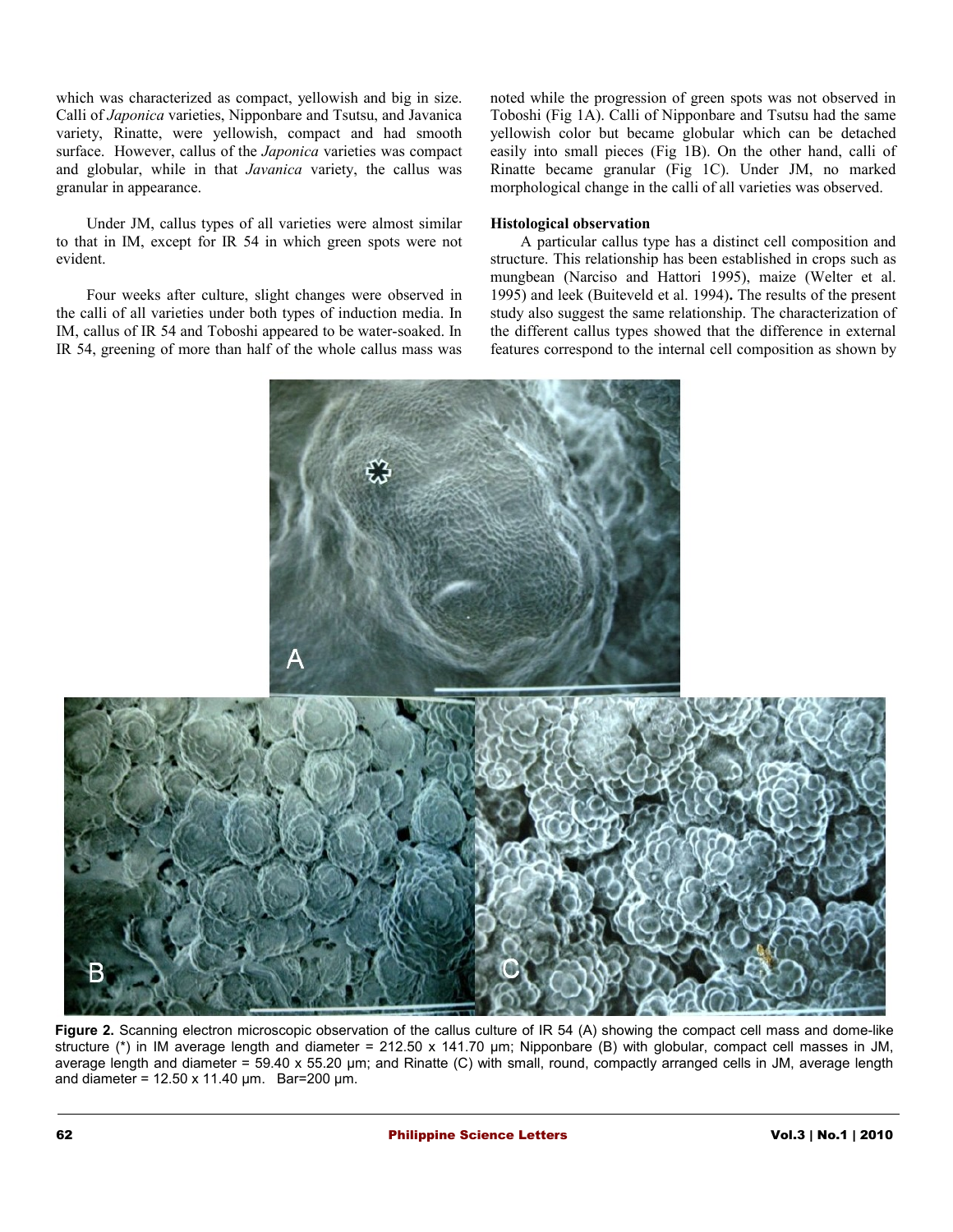the histological and SEM observations.

Meristematic cells were observed in all callus types. These cells appeared as darkly stained and were relatively smaller in size compared to the surrounding cells. Globular patches of meristematic regions were observed in the callus mass of IR 54, Nipponbare and Tsutsu under both induction media. Formation of these regions differed from each variety. In IR 54, the meristematic regions were located in the inner part of the callus

mass (Fig 2A) while in Nipponbare and Tsutsu the regions were found in the peripheral area (Fig 2B). Similar results were noted by Vega et al. (2009) in the embryogenic calli of a local rice variety cultured in a callus induction medium. Epithelial cells were also found proliferating at the outer portion of the callus mass in IR 54. The two regions were surrounded by masses of loose, large, parenchymatous cells. In Rinatte, the meristematic cells were found scattered all over the callus mass (Fig 2C).



**Figure 3.** Histological observation of the resin sections of IR 54 (A), Nipponbare (B) and Rinatte (C) showing densely stained meristematic regions .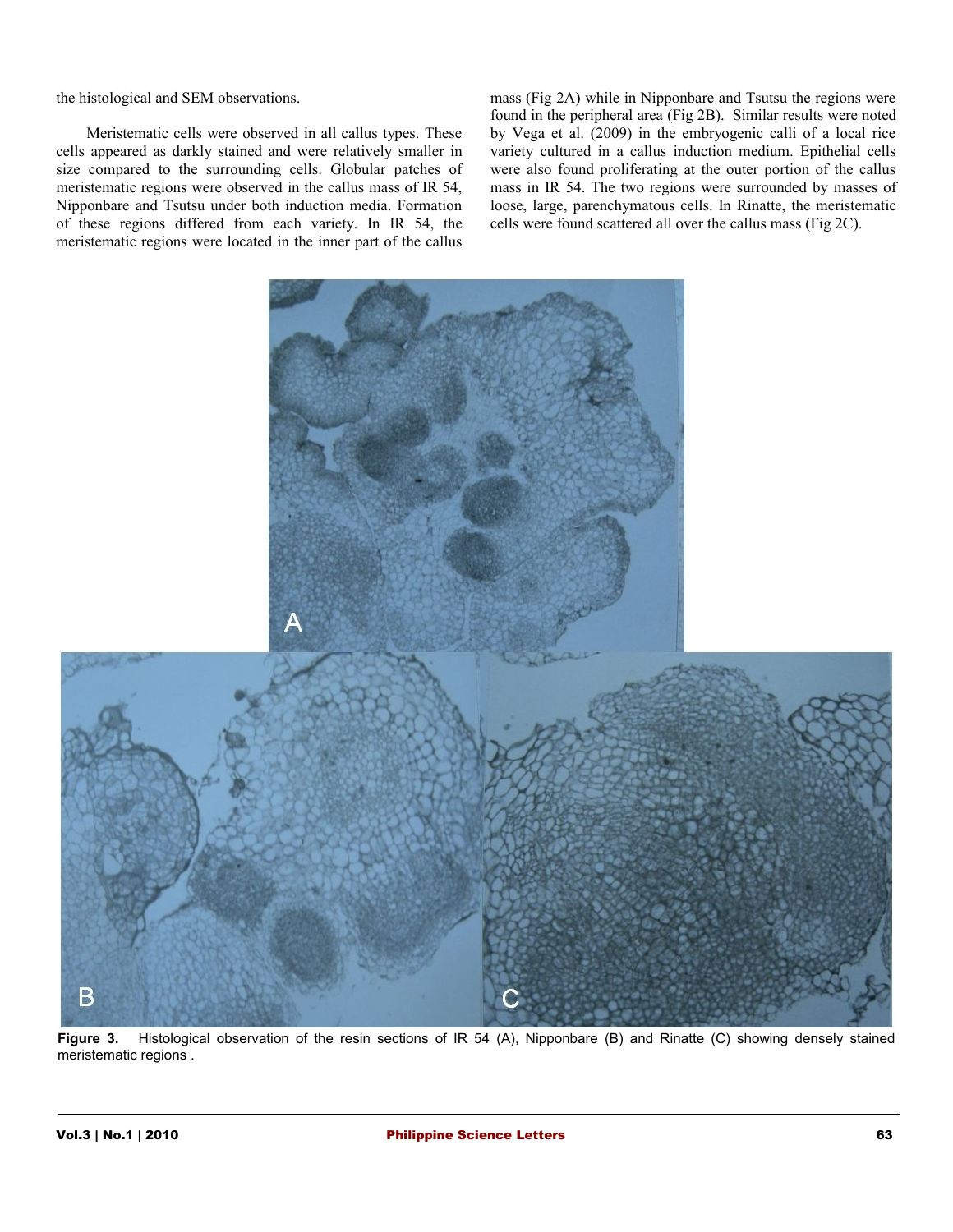#### **Scanning electron microscopic observation**

SEM observation showed that each callus type had different callus composition. It was also observed that varieties belonging to the same subspecies share similar cell composition and structure. The compact nature of the callus in Indica and Japonica translate to compact cell mass structure under SEM observations.

IR 54 had a distinctively different callus type in IM and JM. In IM, callus of IR 54 showed slightly differentiated large, highly compact cell mass with dome-like structures (Fig 3A). However in JM, calli of IR 54 showed a large compact cell mass made up of round compactly arranged cells. Similar observation was noted in the calli of Toboshi. The compact cell mass in *Indica* varieties seems to be slightly differentiated showing signs of division. Under SEM, Nakamura and Maeda (1985) observed smooth surface nodules and roughly arranged regions in the callus cultures of *Indica* varieties, Rai-kei and Ai-nan-Tsao after 3 days in the regeneration medium.

Among the *Indica* varieties, IR 54 was the only variety which exhibited green spots in its callus. SEM observation of the callus type in IR 54 showed dome-like structures which are possible sites of shoot initiation. In *Poaceae*, the presence of green spots in cultures has been considered as predictors of potential shoot formation (Nabors et al. 1982).

In *Japonica* varieties, Nipponbare (Fig 3B) and Tsutsu, the calli were made up of compact, globular cell mass of relatively same size. The cell masses were composed of round cells arranged in layers. Nakamura and Maeda (1989) had similar observations.

Calli of Rinatte were composed of small, round, compactly arranged cells (Fig 3C). Sangduen and Klamsomboon (2000) also observed tightly packed cells in the embryogenic callus of the aromatic Thai rice variety.

The results of SEM and histological observations point to the embryogenic potential of all callus types. This can be attributed to the addition of L-proline in the medium. L-proline has been known to promote embryogenesis in maize (Armstrong and Green 1985) and in rice (Chowdhry et al. 1993).

#### **SUMMARY AND CONCLUSION**

Visual observation showed that each rice subspecies has a different callus type. Callus type of *Indica* varieties, IR 54 and Toboshi was compact and with hair-like projections. In IR 54, greening of callus mass was also observed. In contrast, the callus type of *Japonica* varieties, Nipponbare and Tsutsu was characterized by its yellowish, globular and callus appearance while that of the *Javanica* variety, Rinatte was yellowish and granular.

The differences in external features of the callus types also

correspond to the differences in ultrastructure as shown by histological and scanning electron microscopic observations. Light microscopic observations showed meristematic clusters in all callus types. In *Indica* varieties, IR 54 and Toboshi, the meristematic regions were located in the inner part of the callus mass while those in *Japonica* varieties, Nipponbare and Tsutsu were found in the peripheral area. In the *Javanica* variety, Rinatte, the meristematic cells were found scattered all over the callus mass.

Scanning electron microscopic observations also revealed differences in cell composition and structure. Large, compact cell masses were observed in the calli of *Indica* and *Japonica* varieties. Callus of Rinatte was made up of small, round, compactly arranged cells. Compact cell masses were not observed in this variety.

#### **ACKNOWLEDGEMENTS**

The author is grateful to the Laboratory of Plant Genetics and Breeding of the Graduate School of Bioagricultural Sciences in Nagoya University for the laboratory facilities used in the conduct of the study. Likewise, the author would like to thank the Japanese Ministry of Science and Culture for the financial support and the anonymous reviewers of the paper for their constructive comments and suggestions.

#### **CONTRIBUTIONS OF INDIVIDUAL AUTHORS**

Josefina O. Narciso is the principal author who conceptualized and conducted the study with the able guidance of Dr. Kazumi Hattori, the co-author.

#### **REFERENCES**

- Armstrong CL, Green CE. Establishment and maintenance of friable, embryogenic callus and the involvement of Lproline. Planta 1985; 164:207-214.
- Bregitzer P. Plant regeneration and callus types in barley: Effects of genotypes and culture medium. Crop Sci 1992; 32:1108-1112.
- Brisibe EA, Nishioka D, Miyake H, Taniguchi T, Maeda E. Ultrastructural changes leading to plantlet differentiation in callus cultures of African rice. Japan J Crop Sci 1995; 64(1):121-130.
- Buiteveld JP, Fransz F, Creemers-Molenaar J. Induction and characterization of embryogenic callus types for the initiation of suspension cultures of leek (*Allium ampeloprasum* L.). Plant Sci 1994;100:195-202.
- Chowdhry CN, Tyagi AK, Majeshwari N, Maheshwari SH. Effect of L-proline and L-tryptophan on somatic embryogenesis and plantlet regeneration of rice (*Oryza sativa* cv. Pusa 169). Plant Cell Tiss Org Cult 1993; 32:357-361.
- Chu CC, Wang CC, Sun CS, Hsu C, Yin KC, Chu C, Bi FY. Establishment of an efficient medium for anther culture of